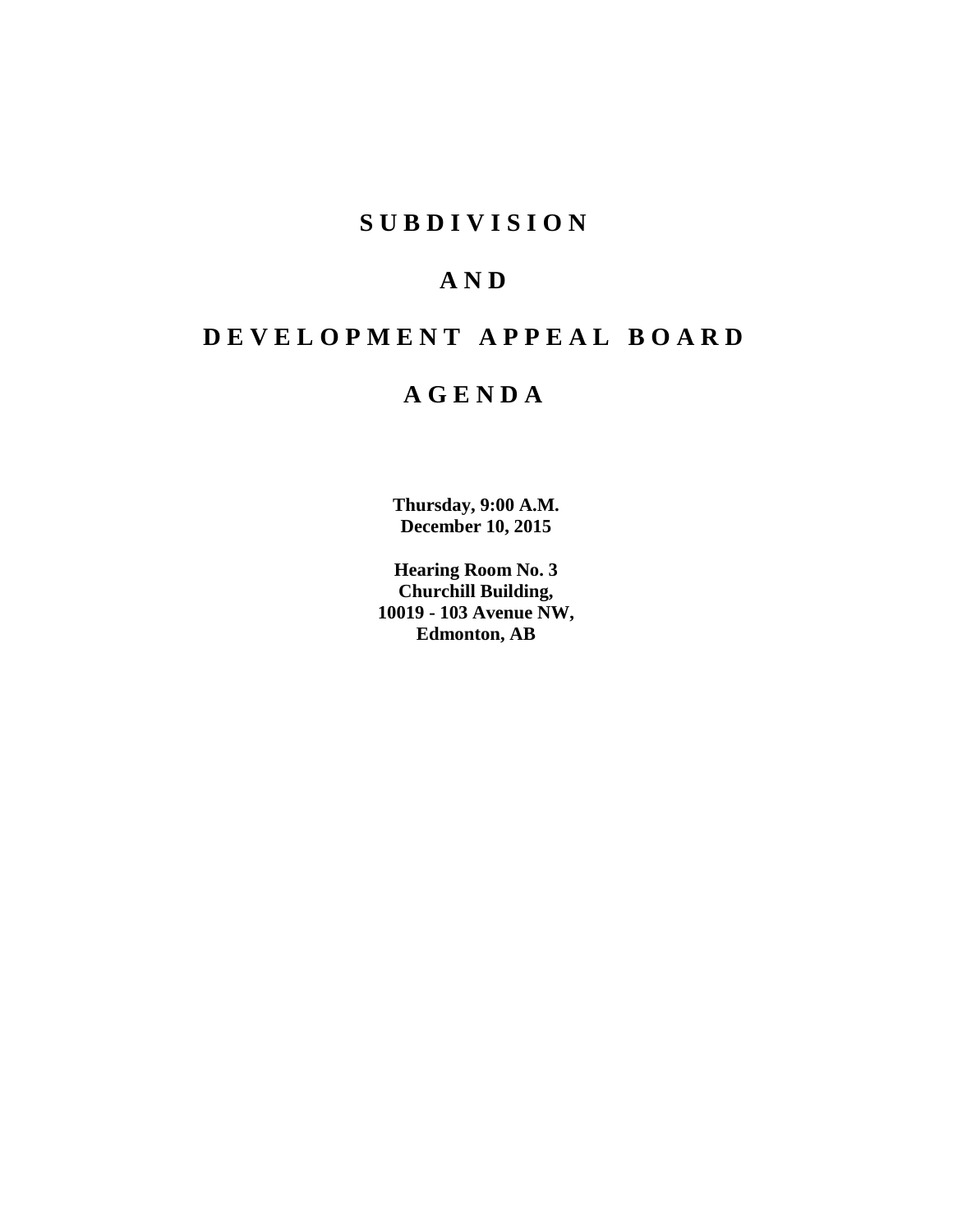## **SUBDIVISION AND DEVELOPMENT APPEAL BOARD HEARING ROOM NO. 3**

| 9:00 A.M.                    | $SDAB-D-15-300$ | Convert a Single Detached House into a Limited<br>Group Home (6 Residents)         |
|------------------------------|-----------------|------------------------------------------------------------------------------------|
|                              |                 | 8027 - 179 Street NW<br>Project No.: 174864823-001                                 |
|                              |                 |                                                                                    |
| $M\Omega T\mathbf{\Gamma}$ . |                 | Unless otherwise stated, all references to <i>(Costion numbers)</i> in this Agenda |

*NOTE: Unless otherwise stated, all references to "Section numbers" in this Agenda refer to the authority under the Edmonton Zoning Bylaw 12800.*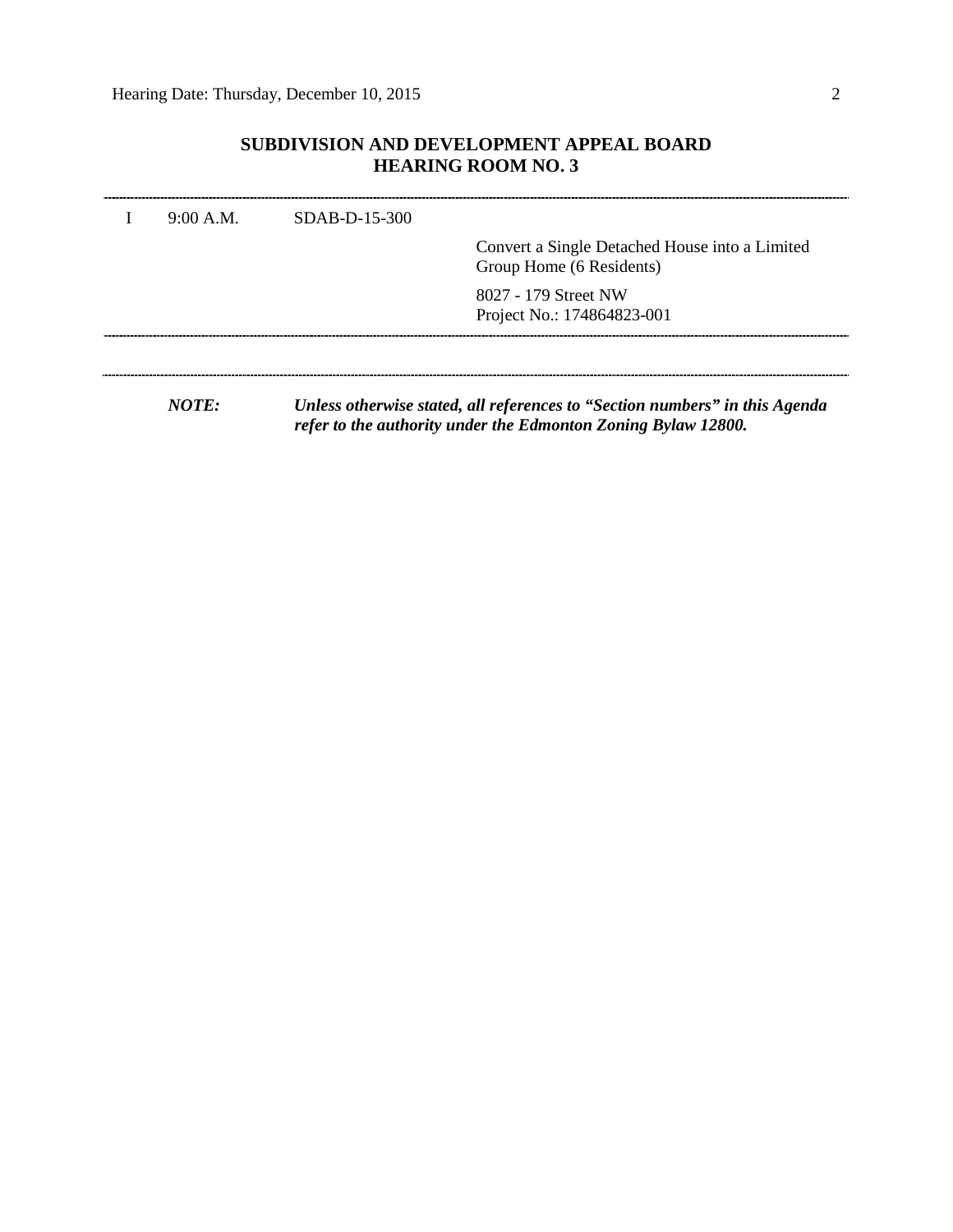| <b>ITEM I: 9:00 A.M.</b> |                                                                                                | FILE: SDAB-D-15-300                                                        |
|--------------------------|------------------------------------------------------------------------------------------------|----------------------------------------------------------------------------|
|                          | AN APPEAL FROM THE DECISION OF THE DEVELOPMENT OFFICER BY AN<br><b>ADJACENT PROPERTY OWNER</b> |                                                                            |
|                          | <b>APPELLANT:</b><br><b>APPLICATION NO.:</b>                                                   | 174864823-001                                                              |
|                          | <b>ADDRESS OF APPELLANT:</b>                                                                   |                                                                            |
|                          | <b>APPLICATION TO:</b>                                                                         | Convert a Single Detached House into a<br>Limited Group Home (6 Residents) |
|                          | <b>DECISION OF THE</b><br>DEVELOPMENT AUTHORITY:                                               | Approved with Notices                                                      |
|                          | <b>DECISION DATE:</b>                                                                          | October 8, 2015                                                            |
|                          | <b>DATE OF APPEAL:</b>                                                                         | October 27, 2015                                                           |
|                          | NOTIFICATION PERIOD:                                                                           | October 15, 2015 through October 28,<br>2015                               |
|                          | <b>RESPONDENT:</b>                                                                             |                                                                            |
|                          | <b>ADDRESS OF RESPONDENT:</b>                                                                  | 8027 - 179 Street NW                                                       |
|                          | MUNICIPAL DESCRIPTION<br>OF SUBJECT PROPERTY:                                                  | 8027 - 179 Street NW                                                       |
|                          | <b>LEGAL DESCRIPTION:</b>                                                                      | Plan 1160TR Blk 1 Lot 13                                                   |
|                          | ZONE:                                                                                          | RF1 Single Detached Residential Zone                                       |
|                          | <b>OVERLAY:</b>                                                                                | N/A                                                                        |
|                          | <b>STATUTORY PLAN:</b>                                                                         | N/A                                                                        |

### *Grounds for Appeal*

The Appellant provided the following reasons for appealing the decision of the Development Authority:

> Our neighbourhood had a home burn to the ground twice in two years and sit empty with vagrants. There are two homes frequented by people using drugs with constantly changing residents. Another home frequented by police. WE HAVE HAD ENOUGH!!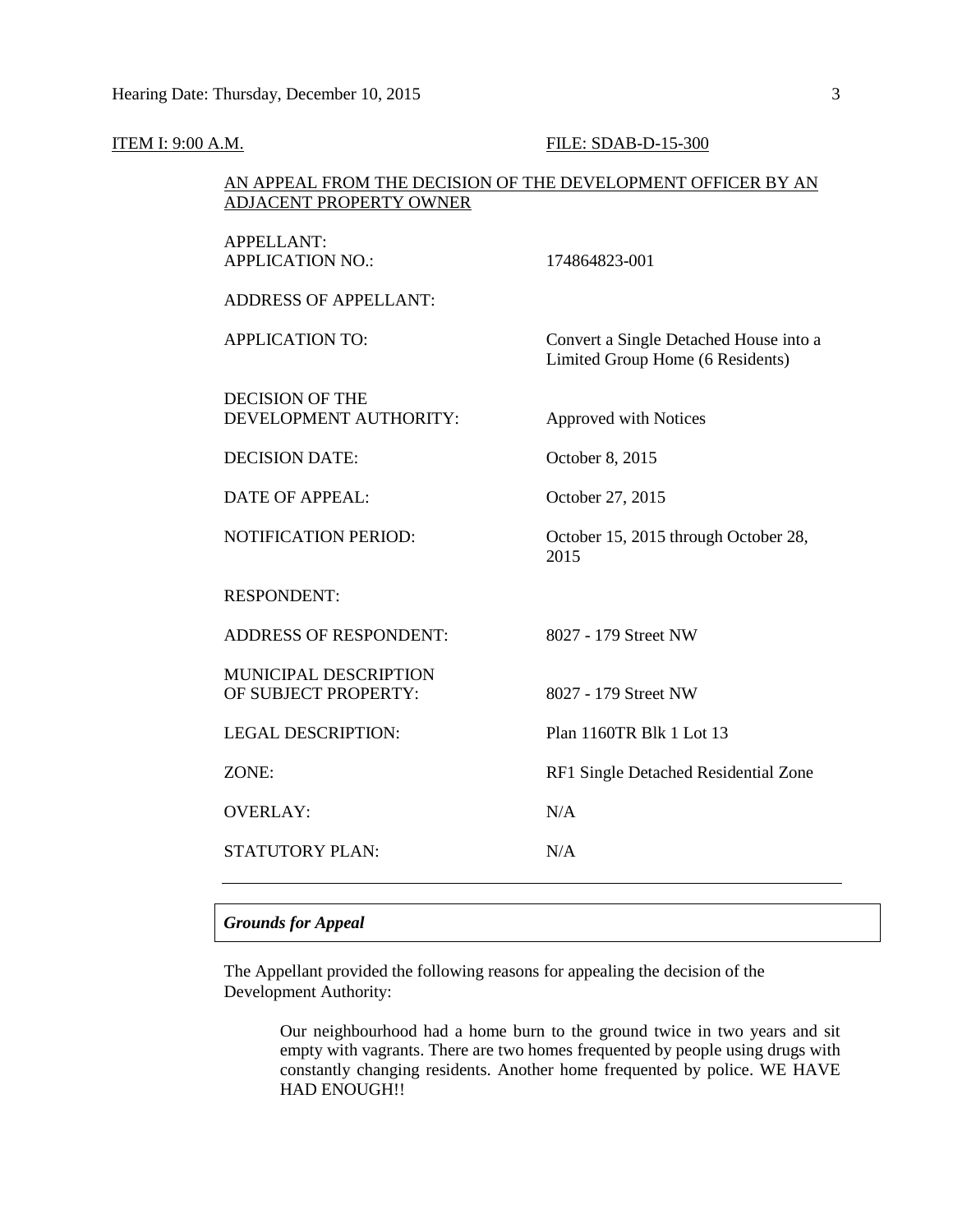A group home would cause traffic, parking issues, noise problems, and possibly suspicious activities and safety concerns. [unedited]

#### *General Matters*

#### **Appeal Information:**

The decision of the Development Authority was appealed by an adjacent property owner.

The *Municipal Government Act*, RSA 2000, c M-26 states the following:

#### **Grounds for Appeal**

**685(2)** In addition to an applicant under subsection (1), any person affected by an order, decision or development permit made or issued by a development authority may appeal to the subdivision and development appeal board.

#### **Appeals**

**686(1)** A development appeal to a subdivision and development appeal board is commenced by filing a notice of the appeal, containing reasons, with the board within 14 days,

(a) …

 (b) in the case of an appeal made by a person referred to in section 685(2), after the date on which the notice of the issuance of the permit was given in accordance with the land use bylaw.

The decision of the Development Authority was dated October 28, 2015. The Notice of Appeal Period started on October 15, 2015 and expired on October 28, 2015. The Notice of Appeal was filed on October 27, 2015.

#### **General Provisions from the** *Edmonton Zoning Bylaw:*

Section 110.1 states that the **General Purpose** of the **RF1 Single Detached Residential Zone** is:

… to provide for Single Detached Housing while allowing other forms of small scale housing in the form of Secondary Suites, Semi-detached Housing and Duplex Housing under certain conditions.

Under Sections 110.2(1) and 110.2(4), **Limited Group Homes** and **Single Detached Housing** are, respectively, **Permitted Uses** in the RF1 Single Detached Residential Zone.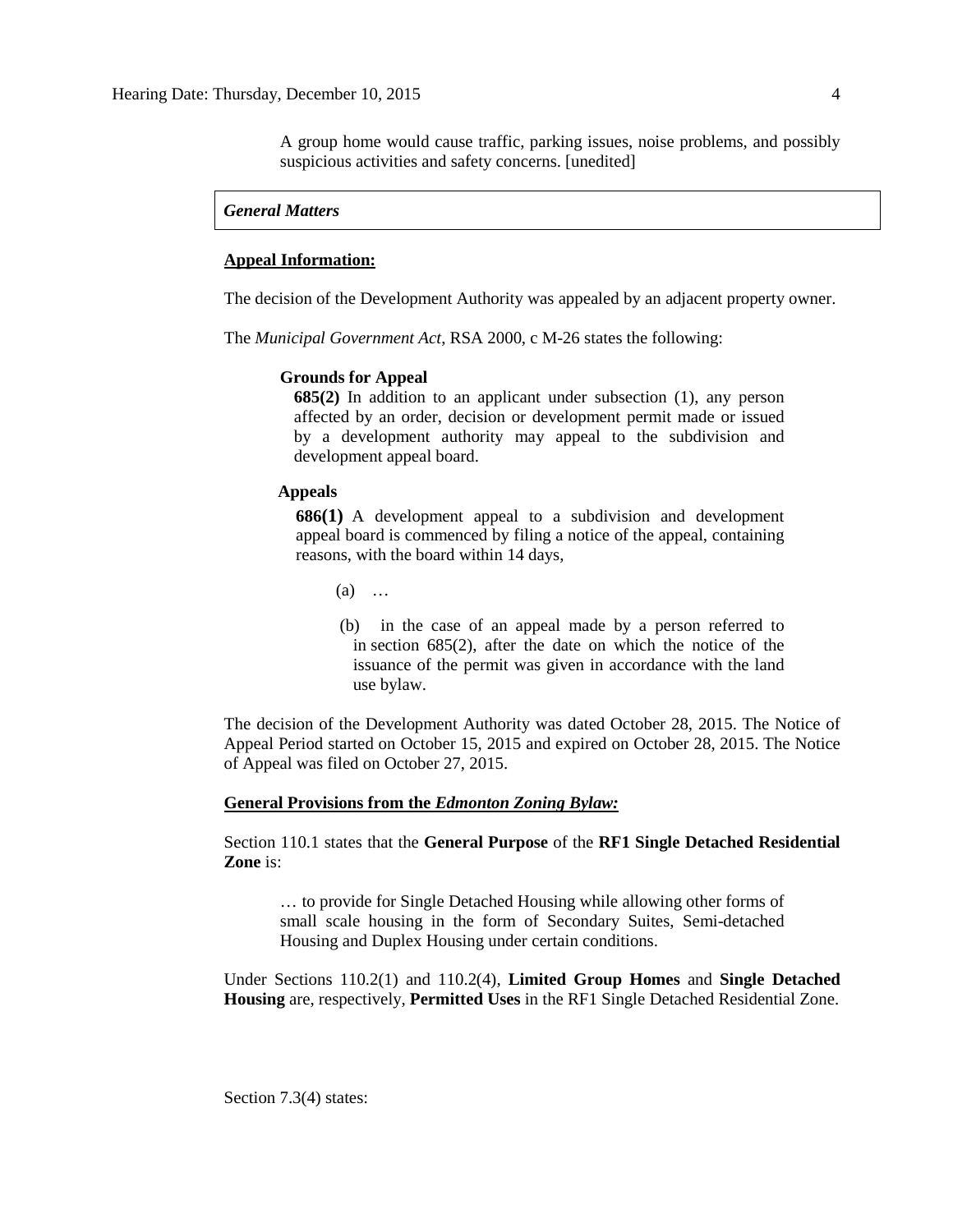**Limited Group Home** means a building used for Congregate Living with not more than six residents, excluding staff, who have moderate and non-severe physical, cognitive or behavioral health issues and who require on-site professional care and supervision to perform daily living tasks, improve wellness, achieve stable and harmonious tenancy, or to exit safely in the event of an emergency..

A Limited Group Home is a home which:

- a. provides continuous (24 hours, seven days a week) on-site professional care and supervision by staff licensed or certified to provide such care;
- b. can reasonably expect two or fewer visits by emergency services per month; and
- c. is located in a purpose-built freestanding structure or Single Detached Housing converted for that purpose.

This Use Class does not include Extended Medical Treatment Services, Detention and Correction Facilities, Fraternity and Sorority Housing, Group Homes, and Lodging Houses.

### *Parking: Tandem Parking*

The *Edmonton Zoning Bylaw* states:

#### *54.1 Off-street Parking and Loading Regulations*

- …
- 2. General Requirements
	- f. Unless otherwise specified in this Bylaw, no required parking spaces shall be provided as Tandem Parking.

Schedule 1(A) to Section 54.2 states:

| Schedule 1(A) Areas outside of the Downtown Special Area |                                                                                                         |  |
|----------------------------------------------------------|---------------------------------------------------------------------------------------------------------|--|
| <b>Use of Building or</b><br><b>Site</b>                 | <b>Minimum Number of Parking Spaces or</b><br><b>Garage Spaces Required</b>                             |  |
| <b>Residential and Residential-Related Uses</b>          |                                                                                                         |  |
| 6. Limited Group Home                                    | <b>Bylaw 17422</b><br>November 16, 2015<br>Effective Date: December 1, 2015                             |  |
|                                                          | Limited Group Home shall require a minimum of<br>3 parking spaces, on [e] of which may be in<br>tandem. |  |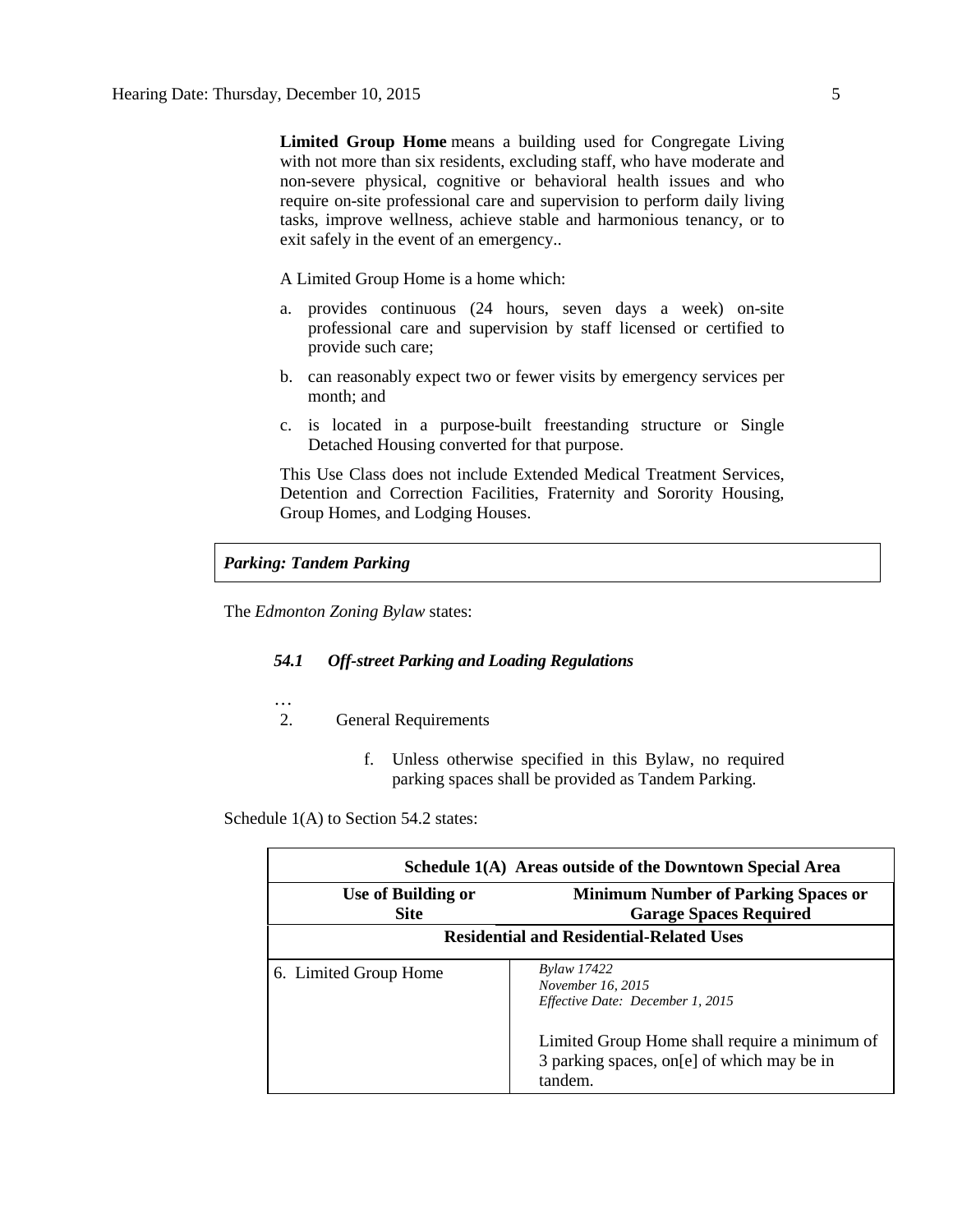## **Development Officer's Determination**

1. Section 54.1(2)(f): Unless otherwise specified in this Bylaw, no required parking spaces shall be provided as Tandem Parking.

Required: 3 spaces (Reference Section 54.2(1)(a)) Provided: 2 on driveway, 2 in tandem in Garage [unedited]

### *Parking: Loading Spaces*

The *Edmonton Zoning Bylaw* states:

#### *54.4 Off-street Vehicular Loading Facilities*

- 1. Number of Spaces
- a. The number of off-street loading spaces, required for each Use is specified in Schedule 3.

Schedule 3 to Section 54.4 states:

## **Schedule 3 - Loading Spaces Requirement**

*Bylaw 17422 November 16, 2015 Effective Date: December 1, 2015*

| Use of Building or Site                               | <b>Total Floor Area of</b><br><b>Building</b> | <b>Minimum Number of</b><br><b>loading Spaces</b><br><b>Required</b> |
|-------------------------------------------------------|-----------------------------------------------|----------------------------------------------------------------------|
| 1. Any development within<br>the Commercial or        | Less than 465 $m2$                            |                                                                      |
| Industrial Use Classes,<br>excluding Professional,    | 465 m <sup>2</sup> to 2 300 m2                | $\mathcal{D}_{\mathcal{L}}$                                          |
| <b>Financial and Office</b>                           | Each additional $2300 \text{ m}^2$ ,          |                                                                      |
| <b>Support Services</b>                               | or fraction thereof                           | additional                                                           |
| 2. Any development within<br>the Residential-Related, | Up to 2 800 $m2$                              | 1                                                                    |
| Basic Services or                                     | Each                                          |                                                                      |
| Community, Educational,                               | additional $2800 \text{ m}^2$ or              | additional                                                           |
| <b>Recreational and Cultural</b>                      | fraction thereof                              |                                                                      |
| Service Use Classes and                               |                                               |                                                                      |
| Professional, Financial and                           |                                               |                                                                      |
| Office Support Services,                              |                                               |                                                                      |
| excluding Limited Group                               |                                               |                                                                      |
| Homes                                                 |                                               |                                                                      |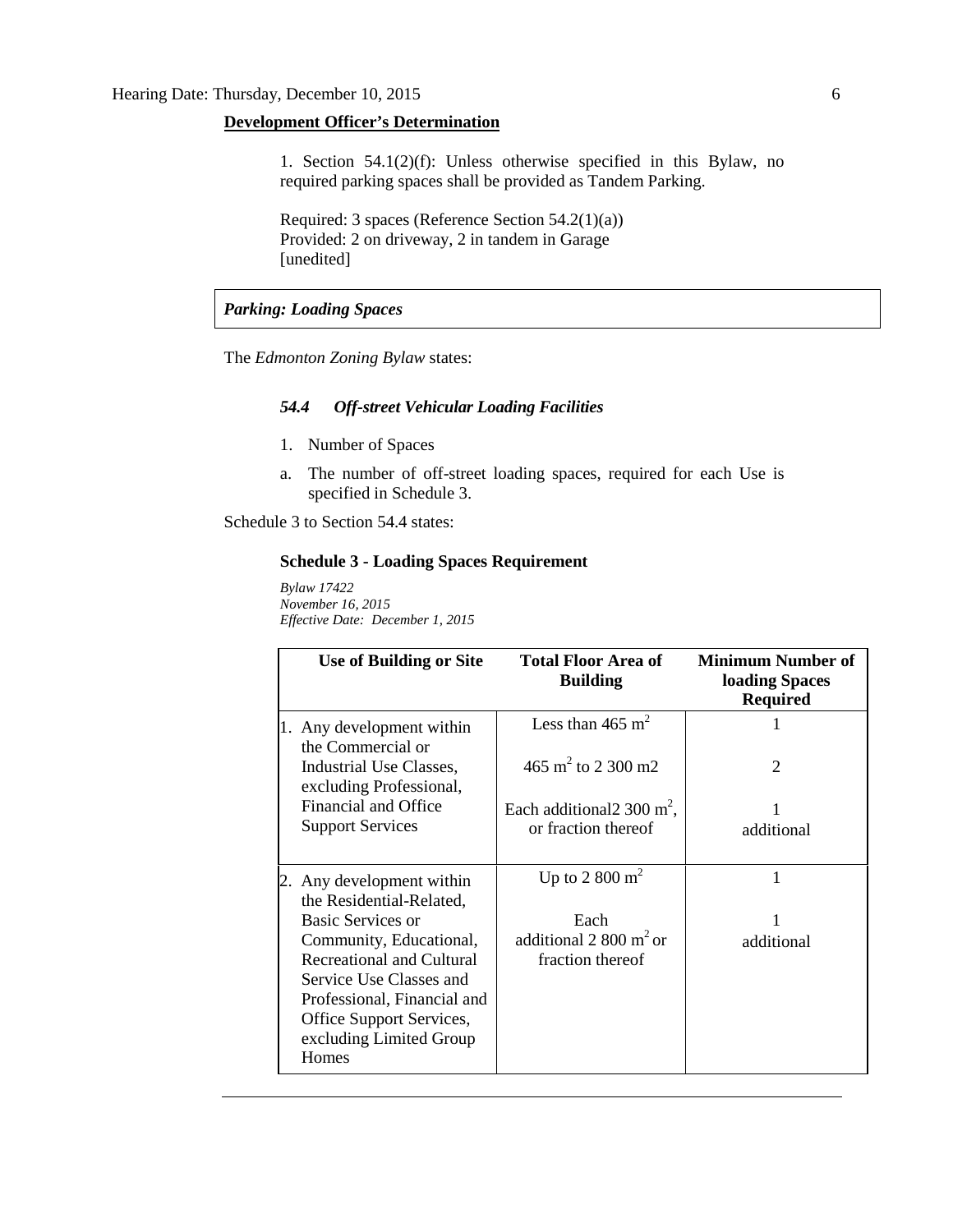## Notice to Applicant/Appellant

Provincial legislation requires that the Subdivision and Development Appeal Board issue its official decision in writing within fifteen days of the conclusion of the hearing. Bylaw No. 11136 requires that a verbal announcement of the Board's decision shall be made at the conclusion of the hearing of an appeal, but the verbal decision is not final nor binding on the Board until the decision has been given in writing in accordance with the *Municipal Government Act.*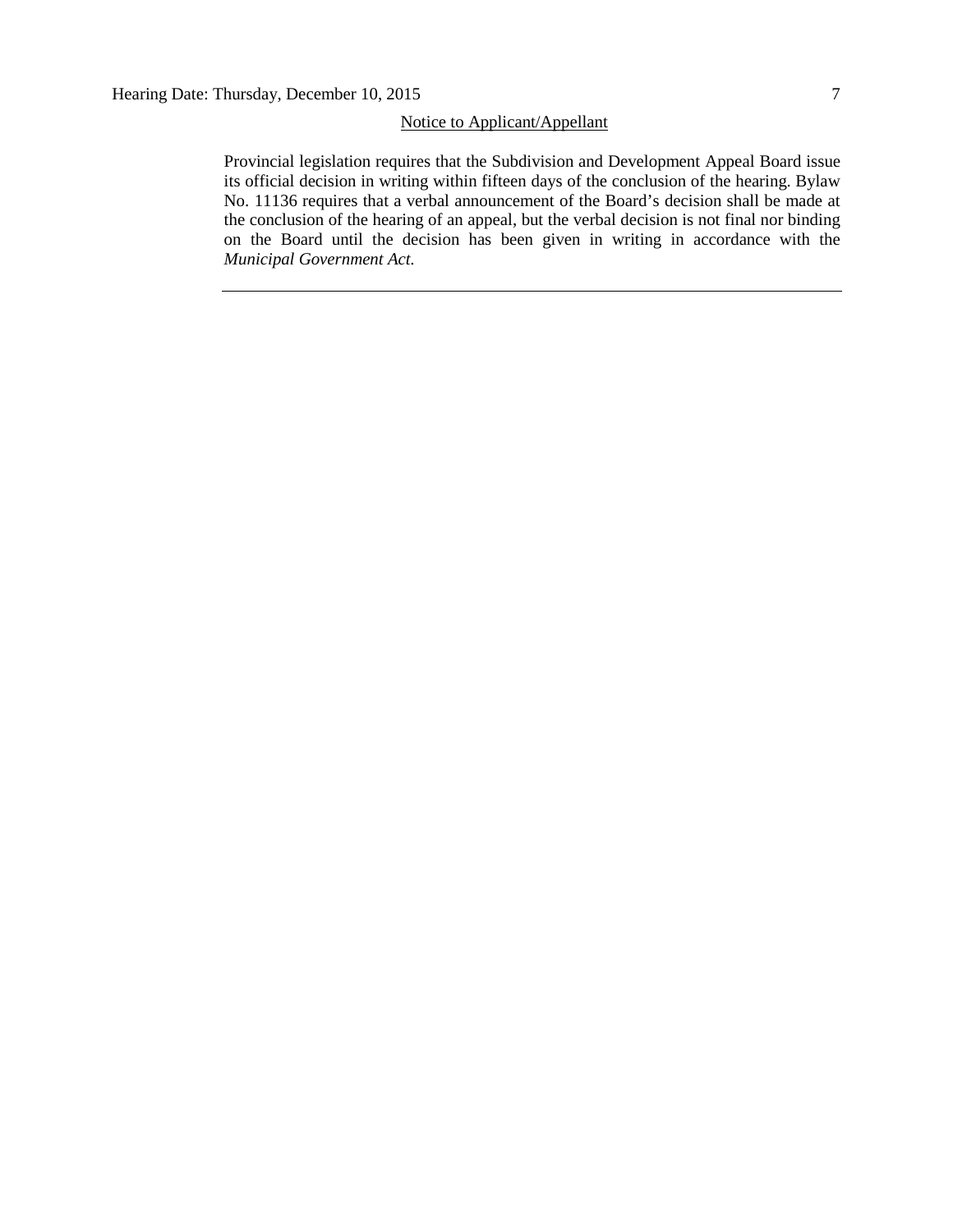| <b>Umónfon</b>                                                                                        | Project Number: 174864823-001<br><b>Application Date:</b><br>JUN 24, 2015<br>Printed:<br>October 8, 2015 at 4:02 PM<br>$1$ of $3$<br>Page:  |  |  |  |
|-------------------------------------------------------------------------------------------------------|---------------------------------------------------------------------------------------------------------------------------------------------|--|--|--|
| <b>Minor Development Permit</b>                                                                       |                                                                                                                                             |  |  |  |
| the limitations and conditions of this permit, of the Edmonton Zoning Bylaw 12800 as amended.         | This document is a record of a Development Permit application, and a record of the decision for the undertaking described below, subject to |  |  |  |
| <b>Applicant</b>                                                                                      | Property Address(es) and Legal Description(s)<br>8027 - 179 STREET NW                                                                       |  |  |  |
| CALAPRE, IMELDA                                                                                       | Plan 1160TR Blk 1 Lot 13                                                                                                                    |  |  |  |
|                                                                                                       | <b>Specific Address(es)</b><br>Building: 8027 - 179 STREET NW                                                                               |  |  |  |
| <b>Scope of Permit</b><br>To convert a Single Detached House into a Limited Group Home (6 Residents). |                                                                                                                                             |  |  |  |
| <b>Permit Details</b>                                                                                 |                                                                                                                                             |  |  |  |
| # of Dwelling Units Add/Remove:                                                                       | Class of Permit: Class B                                                                                                                    |  |  |  |
| Client File Reference Number:                                                                         | Lot Grading Needed?: N                                                                                                                      |  |  |  |
| Minor Dev. Application Fee: Group Home<br>Secondary Suite Included ?: N                               | New Sewer Service Required: N<br>Stat. Plan Overlay/Annex Area: (none)                                                                      |  |  |  |
| I/We certify that the above noted details are correct.                                                |                                                                                                                                             |  |  |  |
| Applicant signature:                                                                                  |                                                                                                                                             |  |  |  |
| <b>Development Permit Decision</b><br>Approved                                                        |                                                                                                                                             |  |  |  |
|                                                                                                       | The permit holder is advised to read the reverse for important information concerning this decision.                                        |  |  |  |
|                                                                                                       |                                                                                                                                             |  |  |  |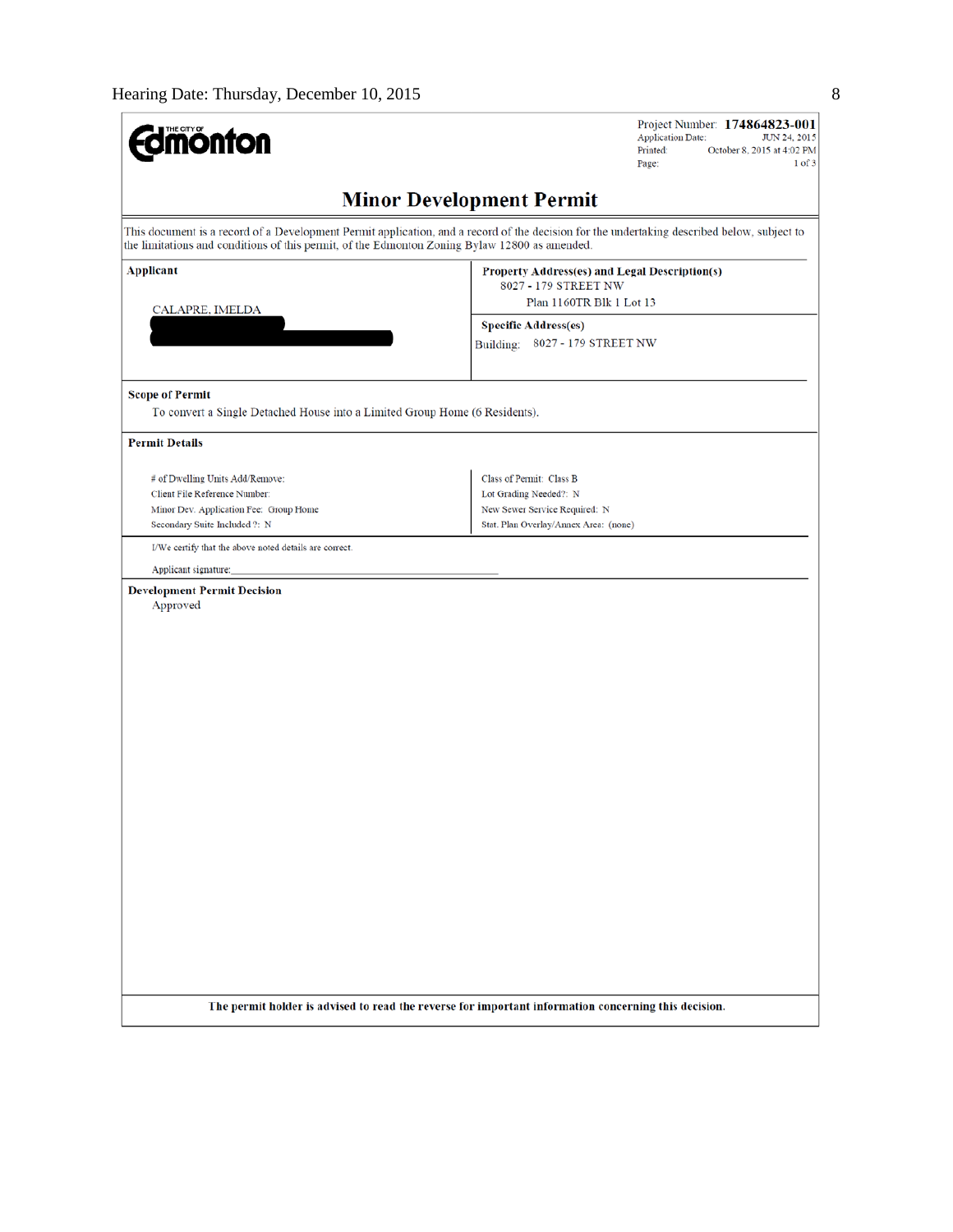| <b>mönton</b>                                                                                                                                                                                                                                                                                                                                                                                                                                  | Project Number: 174864823-001<br><b>Application Date:</b><br>JUN 24, 2015<br>Printed:<br>October 8, 2015 at 4:02 PM<br>$2$ of $3$<br>Page: |  |  |  |
|------------------------------------------------------------------------------------------------------------------------------------------------------------------------------------------------------------------------------------------------------------------------------------------------------------------------------------------------------------------------------------------------------------------------------------------------|--------------------------------------------------------------------------------------------------------------------------------------------|--|--|--|
| <b>Minor Development Permit</b>                                                                                                                                                                                                                                                                                                                                                                                                                |                                                                                                                                            |  |  |  |
| <b>Subject to the Following Conditions</b>                                                                                                                                                                                                                                                                                                                                                                                                     |                                                                                                                                            |  |  |  |
| NOTE: This Development Permit is NOT valid until the Notification Period expires in accordance to Section 21.1. (Reference<br>Section 17.1)                                                                                                                                                                                                                                                                                                    |                                                                                                                                            |  |  |  |
| This Development Permit authorizes the development of converting a Single Detached House into a Limited Group Home (6<br>Residents). The development shall be constructed in accordance with the stamped and approved drawings.                                                                                                                                                                                                                |                                                                                                                                            |  |  |  |
| The development shall be recognized, authorized, licenced or certified by a public authority as a social care facility (Reference<br>Section $7.3(4)$ ).                                                                                                                                                                                                                                                                                       |                                                                                                                                            |  |  |  |
| The required parking spaces shall be wholly provided on the same Site as the building. (Reference Section 54.2(2)(a))                                                                                                                                                                                                                                                                                                                          |                                                                                                                                            |  |  |  |
| No Major Home Based Business, Secondary Suite, Garden Suite or Garage Suite shall be permitted as part of the Limited Group<br>Home development or on the Site of such development (Reference Section 79.1(c)).                                                                                                                                                                                                                                |                                                                                                                                            |  |  |  |
| Limited Group Home shall be of a size, scale, and outward appearance that is typical of surrounding residential developments<br>(Reference Section 79.1(d)).                                                                                                                                                                                                                                                                                   |                                                                                                                                            |  |  |  |
| For the purposes of calculating Density for a Group Home or Lodging House each Sleeping Unit shall be considered a Dwelling<br>when a development contains seven or more Sleeping Units (Reference Section 96.4)                                                                                                                                                                                                                               |                                                                                                                                            |  |  |  |
| For the purpose of applying these regulations the Development Officer shall maintain a register of all approved Special<br>Residential Facilities. The register shall include the address of the facility, maximum occupancy of the facility, and any other<br>necessary information (Reference Section 96.5)                                                                                                                                  |                                                                                                                                            |  |  |  |
| <b>ADVISEMENTS:</b>                                                                                                                                                                                                                                                                                                                                                                                                                            |                                                                                                                                            |  |  |  |
| i.) Signs require separate Development Applications.                                                                                                                                                                                                                                                                                                                                                                                           |                                                                                                                                            |  |  |  |
| ii.) A Building Permit is required for any construction or change in use of a building. For a building permit, and prior to the Plans<br>Examination review, you require construction drawings and the payment of fees. Please contact the 311 Call Centre for further<br>information.                                                                                                                                                         |                                                                                                                                            |  |  |  |
| iii.) This Development Permit is not a Business Licence. A separate application must be made for a Business Licence.                                                                                                                                                                                                                                                                                                                           |                                                                                                                                            |  |  |  |
| iv.) Unless otherwise stated, all above references to "section numbers" refer to the authority under the Edmonton Zoning Bylaw<br>12800                                                                                                                                                                                                                                                                                                        |                                                                                                                                            |  |  |  |
| v.) An approved Development Permit means that the proposed development has been reviewed only against the provisions of the<br>Edmonton Zoning Bylaw. It does not remove obligations to conform with other legislation, bylaws or land title instruments such<br>as the Municipal Government Act, the ERCB Directive 079, the Edmonton Safety Codes Permit Bylaw or any caveats, covenants<br>or easements that might be attached to the Site. |                                                                                                                                            |  |  |  |
|                                                                                                                                                                                                                                                                                                                                                                                                                                                |                                                                                                                                            |  |  |  |
|                                                                                                                                                                                                                                                                                                                                                                                                                                                |                                                                                                                                            |  |  |  |
|                                                                                                                                                                                                                                                                                                                                                                                                                                                |                                                                                                                                            |  |  |  |
|                                                                                                                                                                                                                                                                                                                                                                                                                                                |                                                                                                                                            |  |  |  |
|                                                                                                                                                                                                                                                                                                                                                                                                                                                |                                                                                                                                            |  |  |  |
|                                                                                                                                                                                                                                                                                                                                                                                                                                                |                                                                                                                                            |  |  |  |
| The permit holder is advised to read the reverse for important information concerning this decision.                                                                                                                                                                                                                                                                                                                                           |                                                                                                                                            |  |  |  |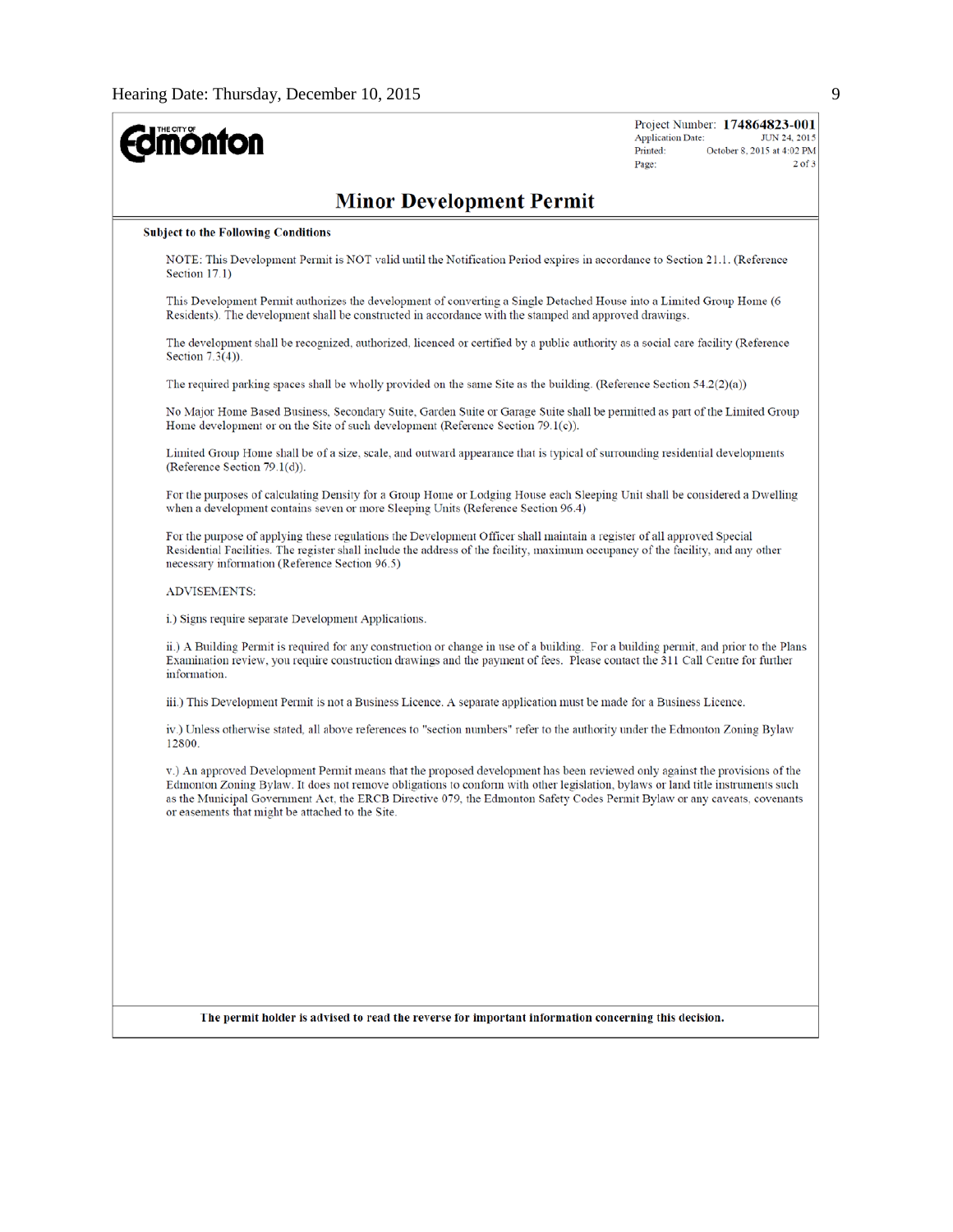| <b>Jmónton</b>                                                 |                                                                                                        |                                                                        |          | Project Number: 174864823-001<br><b>Application Date:</b><br>JUN 24, 2015<br>Printed:<br>October 8, 2015 at 4:02 PM<br>$3$ of $3$<br>Page:                                                                                                                                 |
|----------------------------------------------------------------|--------------------------------------------------------------------------------------------------------|------------------------------------------------------------------------|----------|----------------------------------------------------------------------------------------------------------------------------------------------------------------------------------------------------------------------------------------------------------------------------|
|                                                                |                                                                                                        | <b>Minor Development Permit</b>                                        |          |                                                                                                                                                                                                                                                                            |
| <b>Variances</b>                                               |                                                                                                        |                                                                        |          |                                                                                                                                                                                                                                                                            |
|                                                                |                                                                                                        |                                                                        |          | 1. Section $54.1(2)(f)$ : Unless otherwise specified in this Bylaw, no required parking spaces shall be provided as Tandem Parking.                                                                                                                                        |
|                                                                | Required: 3 spaces (Reference Section $54.2(1)(a)$ )<br>Provided: 2 on driveway, 2 in tandem in Garage |                                                                        |          |                                                                                                                                                                                                                                                                            |
|                                                                |                                                                                                        | 2. Section $54.4(1)(a)$ - Minimum number of loading spaces required: 1 |          |                                                                                                                                                                                                                                                                            |
| Provided: 0<br>Relaxation: 1                                   |                                                                                                        |                                                                        |          |                                                                                                                                                                                                                                                                            |
| (Section 11.3)                                                 |                                                                                                        |                                                                        |          | In the opinion of the Development Officer, the variances granted in this application and noted above will not unduly interfere with<br>the amenities of the neighbourhood, nor materially interfere with or affect the use, enjoyment or value of neighbouring properties. |
|                                                                | Subject to the right of appeal. (Reference Section 21(1).)                                             |                                                                        |          |                                                                                                                                                                                                                                                                            |
| 12800.                                                         |                                                                                                        |                                                                        |          | NOTE: Unless otherwise stated, all above references to section numbers refer to the authority under the Edmonton Zoning Bylaw                                                                                                                                              |
| Issue Date: Oct 08, 2015<br>Notice Period Begins: Oct 15, 2015 |                                                                                                        | Development Authority: ROBINSON, GEORGE<br><b>Ends:Oct 28, 2015</b>    |          | Signature:                                                                                                                                                                                                                                                                 |
| <b>Fees</b>                                                    |                                                                                                        |                                                                        |          |                                                                                                                                                                                                                                                                            |
|                                                                | <b>Fee Amount</b>                                                                                      | <b>Amount Paid</b>                                                     | Receipt# | <b>Date Paid</b>                                                                                                                                                                                                                                                           |
| Dev. Application Fee<br>DP Notification Fee                    | \$312.00<br>\$40.00                                                                                    | \$312.00<br>\$40.00                                                    | 02532173 | Jun 24, 2015                                                                                                                                                                                                                                                               |
| <b>Total GST Amount:</b>                                       | \$0.00                                                                                                 |                                                                        |          |                                                                                                                                                                                                                                                                            |
| Totals for Permit:                                             | \$352.00                                                                                               | \$352.00                                                               |          |                                                                                                                                                                                                                                                                            |
|                                                                |                                                                                                        |                                                                        |          |                                                                                                                                                                                                                                                                            |
|                                                                |                                                                                                        |                                                                        |          |                                                                                                                                                                                                                                                                            |
|                                                                |                                                                                                        |                                                                        |          |                                                                                                                                                                                                                                                                            |
|                                                                |                                                                                                        |                                                                        |          |                                                                                                                                                                                                                                                                            |
|                                                                |                                                                                                        |                                                                        |          |                                                                                                                                                                                                                                                                            |
|                                                                |                                                                                                        |                                                                        |          |                                                                                                                                                                                                                                                                            |
|                                                                |                                                                                                        |                                                                        |          |                                                                                                                                                                                                                                                                            |
|                                                                |                                                                                                        |                                                                        |          | The permit holder is advised to read the reverse for important information concerning this decision.                                                                                                                                                                       |
|                                                                |                                                                                                        |                                                                        |          |                                                                                                                                                                                                                                                                            |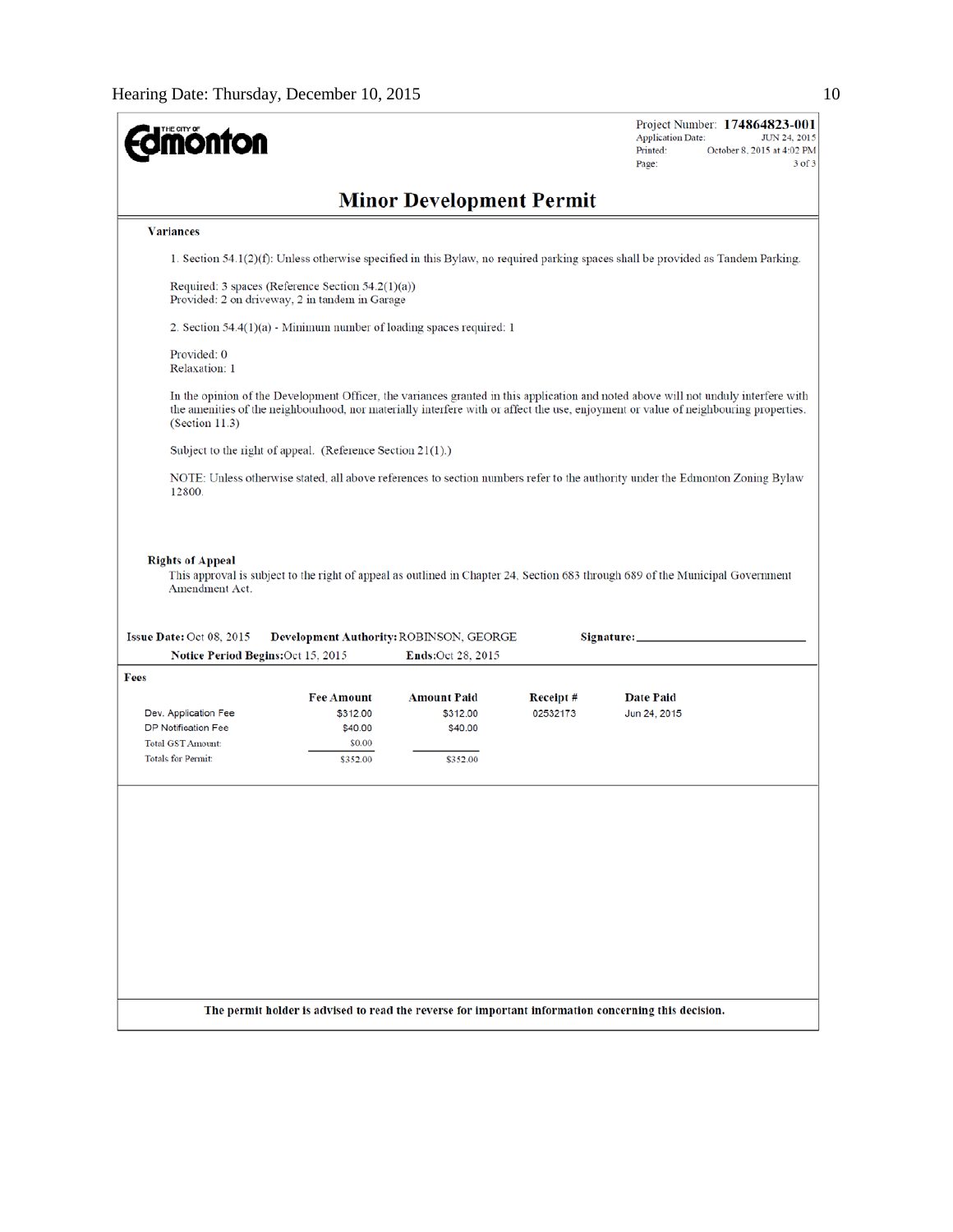

N

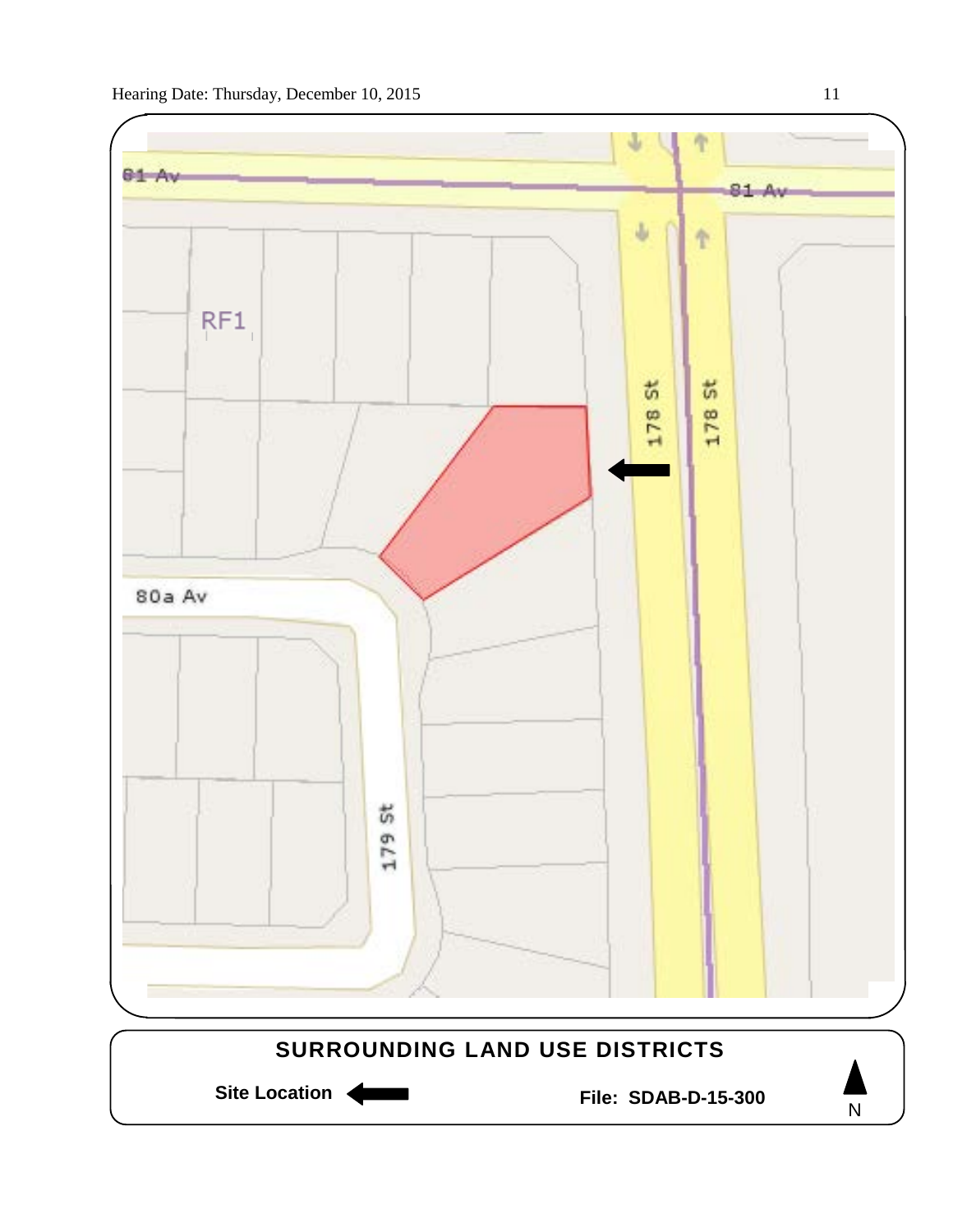## *BUSINESS LAID OVER*

| SDAB-D-15-280 | An appeal to construct a Minor Impact Utility Services Use Building<br>(EPCOR Training facility) |  |  |
|---------------|--------------------------------------------------------------------------------------------------|--|--|
|               | <b>January 6, 2016</b>                                                                           |  |  |
| SDAB-D-15-293 | An appeal to construct exterior alterations to a Professional, Financial and                     |  |  |
|               | Office Support Services Use building (Karst Properties Parking Expansion -                       |  |  |
|               | Proposed New Parking Lot Layout)                                                                 |  |  |
|               | <b>January 7, 2016</b>                                                                           |  |  |
| SDAB-D-15-298 | An appeal to erect an over height Fence (5.44 m in length on west property                       |  |  |
|               | line at 2.44 m in Height) in the Rear Yard of a Single Detached House                            |  |  |
|               | <b>January 13 or 14, 2016</b>                                                                    |  |  |
| SDAB-D-15-247 | An appeal to change the use of "Building E" from Professional, Financial                         |  |  |
|               | and Office Support Services to General Retail Stores and to construct                            |  |  |
|               | interior and exterior alterations (increase building size and change                             |  |  |
|               | dimensions, revision to parking layout and Drive-thru).                                          |  |  |
|               | <b>March 9 or 10, 2016</b>                                                                       |  |  |
| SDAB-D-15-236 | An appeal to comply with six Orders to acquire valid development permits                         |  |  |
| to 241        | by September 25, 2015 or cease the Use and demolish and remove all                               |  |  |
|               | materials by September 25, 2015; and to comply with all conditions of                            |  |  |
|               | development permit No. 149045660-001.                                                            |  |  |
|               | <b>February 17 or 18, 2016</b>                                                                   |  |  |
| SDAB-D-15-252 | An appeal to change the se from an Indoor Participant Recreation Service to                      |  |  |
|               | a Religious Assembly with a capacity of 456 seats, and to construct interior                     |  |  |
|               | alterations (SouthWest Muslim Community Centre.                                                  |  |  |
|               | <b>February 10 or 11, 2016</b>                                                                   |  |  |
| SDAB-D-15-268 | An appeal to Leave as built a Single Detached House.                                             |  |  |
|               | Date to be determined                                                                            |  |  |

## *APPEAL HEARINGS TO BE SCHEDULED*

| 176994655-002 | An appeal to install a Freestanding On-premises Sign/Minor Digital On-    |
|---------------|---------------------------------------------------------------------------|
|               | premises Sign (LaZboy)                                                    |
|               | <b>December 3, 2015</b>                                                   |
| 176406166-003 | An appeal to convert a half of Semi-detached Housing to 3 Dwellings of    |
|               | Apartment Housing and to construct interior alterations (existing without |
|               | permits, 1 Dwelling above grade, Dwellings below grade).                  |
|               | <b>December 16, 2015</b>                                                  |
| 160474324-004 | An appeal to replace Roof Off-premises Sign with (1) roof mounted Minor   |
|               | Digital On-premises Off-premises Sign (1319416 ALBERTA LTD.)              |
|               | <b>December 16, 2015</b>                                                  |
| 163727651-001 | An appeal to operate a Temporary Non-Accessory Parking Lot for two        |
|               | years (December 2015 to December 2017)                                    |
|               | <b>January 6 or 7, 2016</b>                                               |
| 176013858-001 | An appeal by Abington Homes Ltd. to construct a Single Detached House     |
|               | with a rear attached Garage, a front veranda, fireplace, basement         |